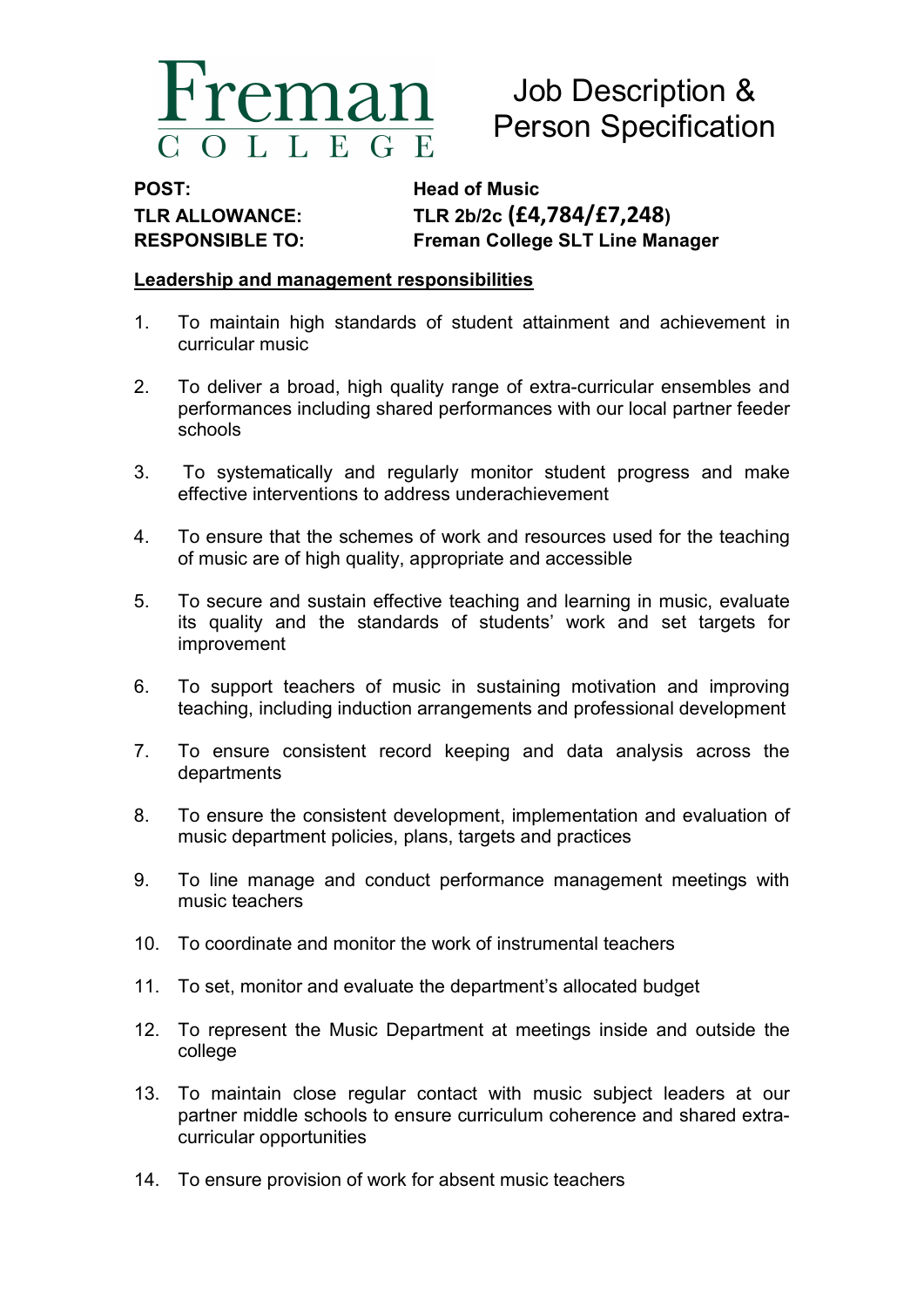- 15. To manage student behaviour and discipline in music lessons in line with the relevant school's policies and procedures
- 16. To oversee the day to day work of the Music Department

## General responsibilities as a teacher

- 1. To prepare and to teach appropriate lessons in accordance with college policies using appropriate resources.
- 2. To encourage students to achieve the highest standards of work possible.
- 3. To set and to mark students' work regularly and in accordance with the relevant college's Assessment and Marking Policies; to record marks, to monitor progress and to complete reports as required.
- 4. To participate in the arrangements for preparing and assessing students' work for examinations and to supervise students during such examinations.
- 5. To co-operate in developing appropriate departmental teaching materials and to contribute to the development of new courses.
- 6. To review from time to time methods of teaching and programmes of work and to participate in arrangements for further training and professional development.
- 7. To participate in the agreed performance management process.
- 8. To share in the pastoral responsibility for students in their teaching groups and where appropriate to liaise with Tutors, Heads of House and Heads of Year as appropriate.
- 9. To maintain good order and discipline among students and to safeguard their health and safety at all times.
- 10. To ensure that the learning environment for their lessons is neat and well organised.
- 11. To share in supervisory and general duties during the working day.
- 12. To cover classes for absent colleagues in accordance with the relevant school's policy on staff cover.
- 13. To attend staff and department meetings.
- 14. To undertake professional development as appropriate.
- 15. To attend assemblies.
- 16. To participate in Parent Consultation Evenings and to communicate with parents when appropriate.
- 17. To undertake any duties which the Headteacher may from time to time reasonably require.

The above responsibilities are subject to the general duties and responsibilities contained in the Conditions of Employment of school teacher.